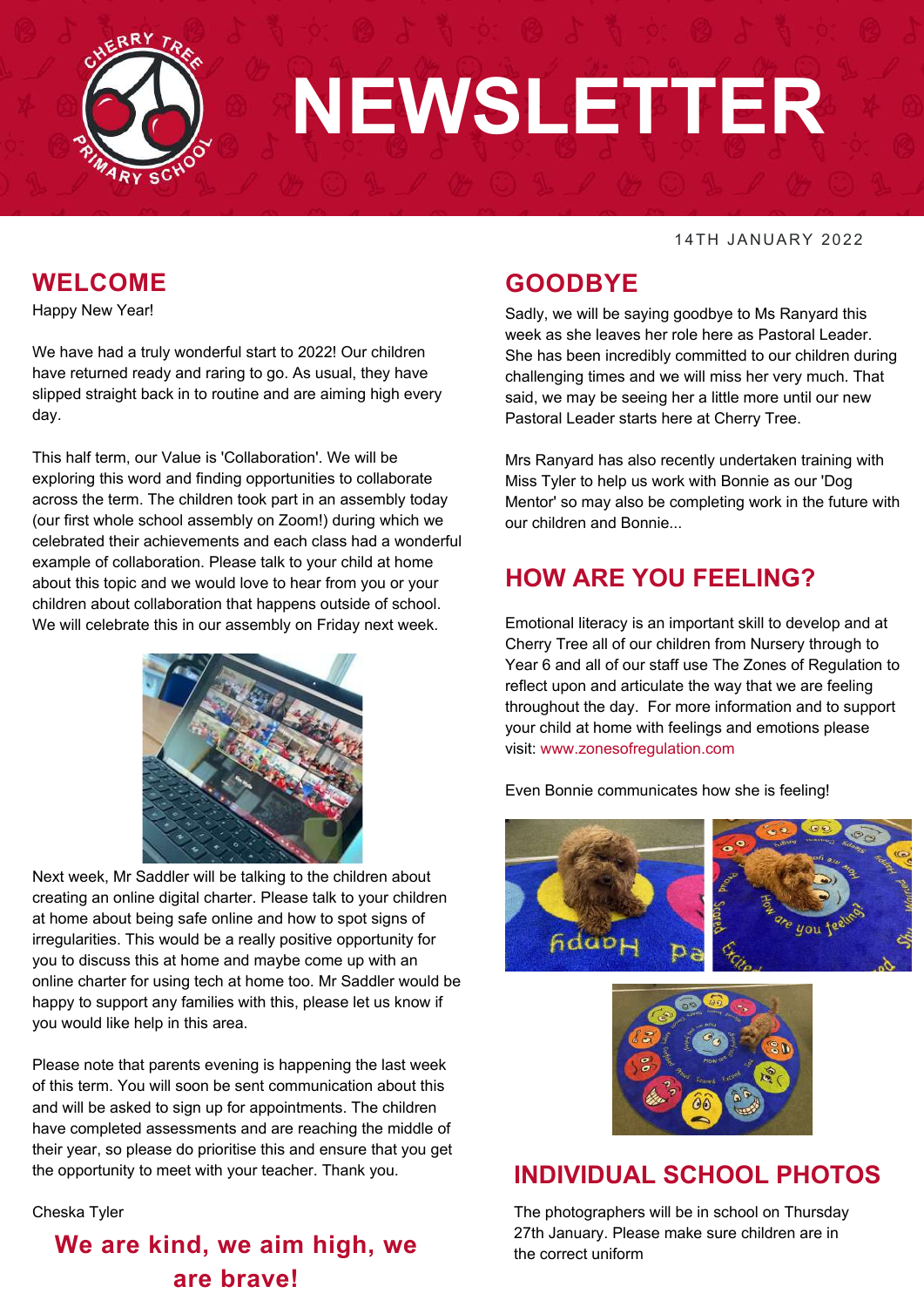#### **READING CORNER FUN LUNCH**

Happy New Year to all our Cherry Tree families.

January brings us an exciting Children's Writing Competition in association with Chorleywood and Gerrards Cross Bookshops! There are three fantastic authors judging the entries: LAUREN CHILD, JAQUELINE WILSON AND ROSS WELFORD! An incredible line-up, I'm sure you'll agree.

Chorleywood & Gerrards Cross Bookshops' Writing Competition has been held for over 15 years. This is a wonderful opportunity to celebrate the creativity of our children and young people!

This year's theme is CELEBRATION. Please see the flyer for details (attached to this email). Full details of the competition and the relevant paperwork are also available on their website:

[https://chilternbookshops.co.uk/schools-2/childrens](https://chilternbookshops.co.uk/schools-2/childrens-creative-writing-comp-2022/)creative-writing-comp-2022/

Happy reading.....

Jane Sibbit Reading leader



**COVID GUIDANCE**

From 11 January in England people, including children in Year 7 and above and children 5 and over who are testing daily as close contacts, who receive a positive lateral flow device (LFD) test result for coronavirus (COVID-19) will be required to self-isolate immediately and won't be required to take a confirmatory PCR test. You can read the guidance in full [here](https://www.gov.uk/government/news/confirmatory-pcr-tests-to-be-temporarily-suspended-for-positive-lateral-flow-test-results).

We will be having a fun lunch on Thursday 20th January. This will be available to all children, including those that do not currently have a school meal. All children in Reception, Year 1 and Year 2 can enjoy a free meal on this day. You only need to complete the Microsoft form if your child is in Year 3, 4, 5 or 6 and does not normally have a school dinner on a Thursday. The cost of this lunch will be £2.30 per child which will be added to their Arbor account, if they are not entitled to Free school meals.



#### **WELCOME TO CHERRY TREE!**

We would like to welcome our new members of staff to the Cherry Tree team!

This term, we welcome:

Ms Parles - 1:1 SEN TA Ms Coy - Booster Tutor (M-F Afternoons) Mrs Wells - Booster Tutor (W/Th Afternoons) Ms Riches - Booster Tutor (M all day/Tu/W Afternoons) Ms Boxall - Booster Tutor (Tu/Th Afternoons) Ms Selvaraj - MSA

We are excited to be working with you from now on!

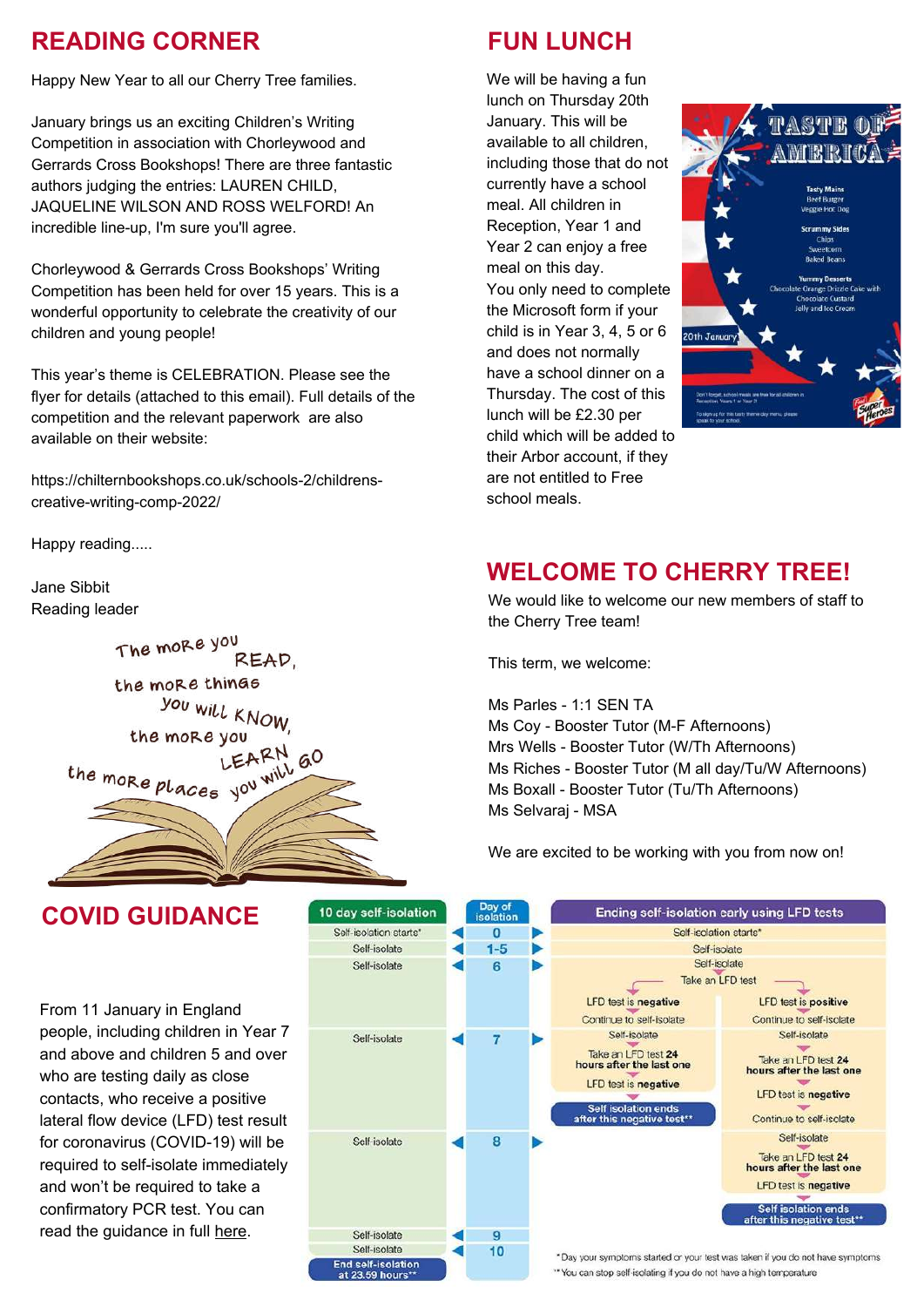#### **NURSERY ADMISSIONS**

The application window for September 2022 Nursery admissions is now open, please register your interest [here.](https://forms.office.com/r/0dupw0CY0E)

We are offering tours of our nursery on the following dates and would love to see you there! These tours are in person, held at Cherry Tree.

Friday 21st January at 10am Thursday 27th January at 10am Monday 31st January at 6pm Wednesday 9th February at 10am

Click [here](https://forms.office.com/r/rpe3mQpZaP) to register for a tour.

# **RECEPTION ADMISSIONS**

A reminder that the deadline to apply for a Reception place for September 2022 is tomorrow - Saturday 15th January. Please click [here](https://www.hertfordshire.gov.uk/services/schools-and-education/school-admissions/primary-junior-and-middle-schools/primary-junior-and-middle-school-places.aspx) to apply.



# **CURRENT VACANCIES**

Please check our school website to find information on joining us here as part of the Cherry Tree team!

We are currently advertising for an Administrator.

#### **PARKING**

Can we please remind you to be considerate to our neighbours when dropping and collecting children at school. Do not park across anyone's drive or garage. We have received a complaint this week where a resident was unable to attend an appointment due to a parent vehicle blocking her driveway.

#### **DONATIONS**

If you have any spare uniform or underwear aged 4-5, can you please drop it off to the school office.





The Friends would like to announce that Cherry Tree School has been selected to take part in the Asda Green Token Scheme! This is now done online, with a voting system, instead of the green tokens in store. We will be competing against two other charities, and the one with the most votes will win £500! The voting will commence on the 1st February 2022. Please look out for further details next week.

We also have a small number of art-work calendars left. If you would like to purchase one at a reduced price, please email: friends@cherrytree.herts.sch.uk.

Next week the Friends will be organising a special New Year fundraiser! Please look out for further details, which will be sent home in the children's book bags.

# **XTRA TIME - AFTERSCHOOL CLUB**

Bookings are now open, click [here](https://form.jotform.com/213351921534349) to register for a place!

Our new after school club runs from 3:15pm until 6pm. The children have a wealth of activities to choose from and are provided a light tea.



We have worked closely with our new provision leaders to make sure this is right for our children so please feedback to us how you think it's going.



Bookings are now open for Spring 1!

If you would like to book your child into the club you can register via your Arbor Parent Portal and choose from daily or half-termly sessions, subject to availability. Click [here](https://www.cherrytree.herts.sch.uk/attachments/download.asp?file=934&type=pdf) for more information and to view the booking guide.

You will find our Red & Ready club in the Mulberry building.

Thursday 27th January 22 - School photos Monday 14th February 22 - Half Term Monday 21st February 22 - INSET Tuesday 22nd February 22 - Return to school Thurs 14th July 22 - Year 6 Transition Day